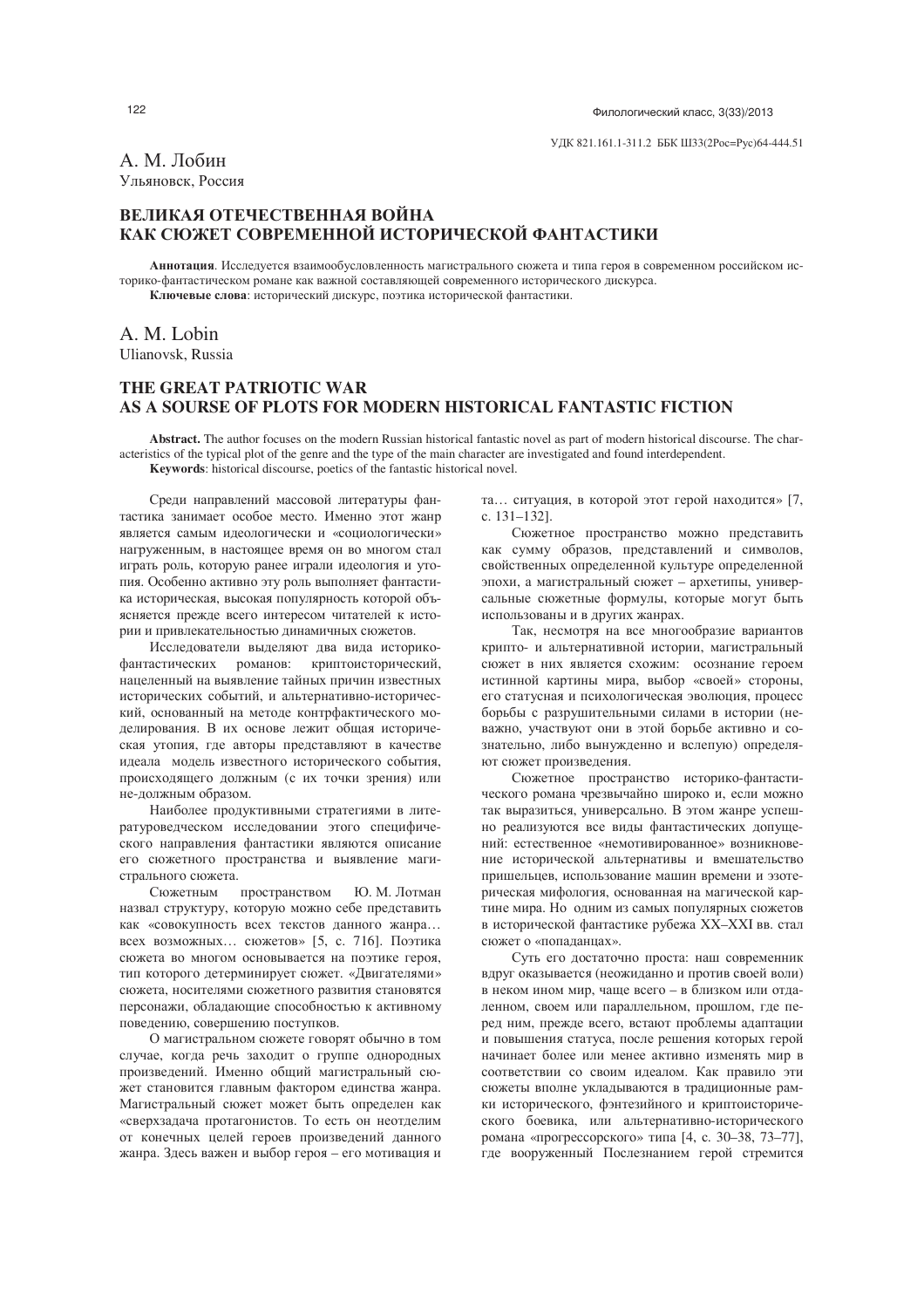модернизировать Россию, чтобы избежать ошибок нового будущего и сделать ее Сверхдержавой.

«География» и «хронометрия» «попаданий» чрезвычайно обширна: на тематическом сайте popadenec.ru выделено несколько категорий: «Попаданец в 21 век», «... в 20 в.», «... на ВОВ», «... в начале 20 в.», «... в 17-18 вв.», «... в средневековье» и др. Но категория «попаданец на Великой Отечественной войне» стала в последние пять лет едва ли не самой популярной. В ряду «попаданческих» сюжетов они отличается некоторыми особенностями, которые и дают основание рассматривать такие тексты как отдельное направление, к которому можно отнести десятки произведений: начиная от третьей книги эпопеи В. Звягинцева «Одиссей покидает Итаку» и заканчивая сериалами А. Рыбакова, В. Конторовича, В. Конюшевского и романами многих других современных авторов.

Это, сравнительно новое направление фантастики, конечно же, не осталось незамеченным: о «попаданцах» высказали свое мнение критики Л. Фишман, С. Лукьяненко и П. Виноградов; краткая характеристика этого сюжета представлена на сайте «posmotre.li»: «про главного герояспецназовца с хобби - изучением Второй мировой вплоть до уровня отдельных взводов и феноменальной памятью. Конечно же он попадает в 1941 год, предупреждает Сталина, стреляет Хрушева и поет Высоцкого на фоне накрошивания немцев в мелкий фарш. Такова, например «Попытка возврата» Конюшевского» [8, с. 1].

К сожалению, такое определение выглядит несколько приблизительным - все сказанное с полным правом можно отнести только к названному роману В. Конюшевского, тогда как десятки других произвелений этому описанию мало соответствуют: кроме факта переноса в начало войны прямых пересечений в них все же нет.

Итак, что же все таки представляют собой романы этого направления исторической фантастики? Подробный анализ сюжетного пространства романов о «попаданцах на ВОВ» неизбежно выльется в аннотированное перечисление отдельных произведений, каждое из которых обладает собственной сюжетной спецификой. Представляется более продуктивным перейти непосредственно к анализу магистрального сюжета одного из таких произведений, что позволит выявить ключевые ситуации, мотивы и конфликты, общие для всего данного сюжетного пространства.

Такой анализ, прежде всего, требует предварительного уточнения целей и задач, которые ставят перед собой авторы. Формально, романы о «попаданцах» можно отнести к романам альтернативноисторическим. Однако, так ли велика эта альтернативность, если учесть, что СССР выиграл эту войну и без помощников из будущего? В чем же заключается их смысл?

Ведущую интенцию авторов и героев ясно выразил еще В. Звягинцев: «с самого раннего детства... лето этого года постоянно жило в нем как неутихающая, болезненная ссадина в душе. Не только пониманием тяжести вынесенных страной и народом испытаний, миллионами напрасных жертв, ощущением того страшного края, на который вынесло державу. Нет, была еще одна сторона в стратегической странице книги судеб, необъяснимая необязательность всего тогда случившегося.... До последнего дня сохранилась возможность сыграть правильно. В разработках теоретиков содержались все варианты действий, позволявших отразить и сокрушить агрессора. И все делалось как раз наоборот» [2, c. 462].

В соответствии с этим утопическим идеалом «правильного начала», большинство героев прилагают максимум усилий, чтобы лучше подготовится к войне, выиграть ее как можно быстрее и с наименьшими потерями. Становится понятна жесткая хронологическая привязка момента переноса: в подавляющем большинстве вариантов герои попадают или в ближайший предвоенный период, либо в первый год войны (лето 1941, реже - 1942 года) такая датировка «попаданий» не дает возможности избежать войны, зато позволяет героям принять в ней участие и, по возможности, эффективно повлиять на ее ход. Напрашивается закономерный вывод: Великая Отечественная война необходима авторам. Зачем?

Чтобы ответить на этот вопрос следует обратиться непосредственно к текстам. Для анализа магистрального сюжета избран широко известный кинороман А. Шевцова «Мы из будущего», в котором основные архетипы магистрального сюжета «попаданец на ВОВ» воплощаются, на мой взгляд, с наибольшей полнотой.

Это произведение было написано автором по мотивам фильма «Мы из будущего» (2008), сценарий которого был создан на основе аудиоспектакля «Черные следопыты» (2004 г.), затем к фильму был снят сиквел «Мы из будущего-2» (2010) и, наконец, в 2010 г. вышел одноименный роман, где авторская идея получила окончательное воплощение. Принципиальных различий между романом и фильмом нет, но книжная версия получилась менее романтической и более трагичной, зато в нее добавлено несколько новых значимых эпизодов.

Прежде всего, хотелось бы отметить, что этот текст совершенно не соответствует привычному штампу: героям Шевцова не удалось предупредить Сталина, приблизить Победу, перепеть Высоцкого или, хотя бы, изобрести гранатомет.

Это, скорее, обратный случай: четверо «черных копателей», промышляющим сбором оружия и наград на месте давно отгремевших боев, неведомым образом переносятся в август 1942 года, где им против воли приходится принять участие в боях за оборону Ленинграда. Таким образом, ломка «штампов» начинается уже этапе выбора героев - не бывший герой спецназовец, не мечтающий о подвигах офисный работник, и не команда страйкболистов автор целенаправленно выбрал на роли героев откровенных подонков.

И за неполных четверо суток профессиональные «копатели» Борман и Спирт, бывший скинхэд Череп и наркоман Чуха - равнодушные и циничные вначале ребята - превращаются в решительных и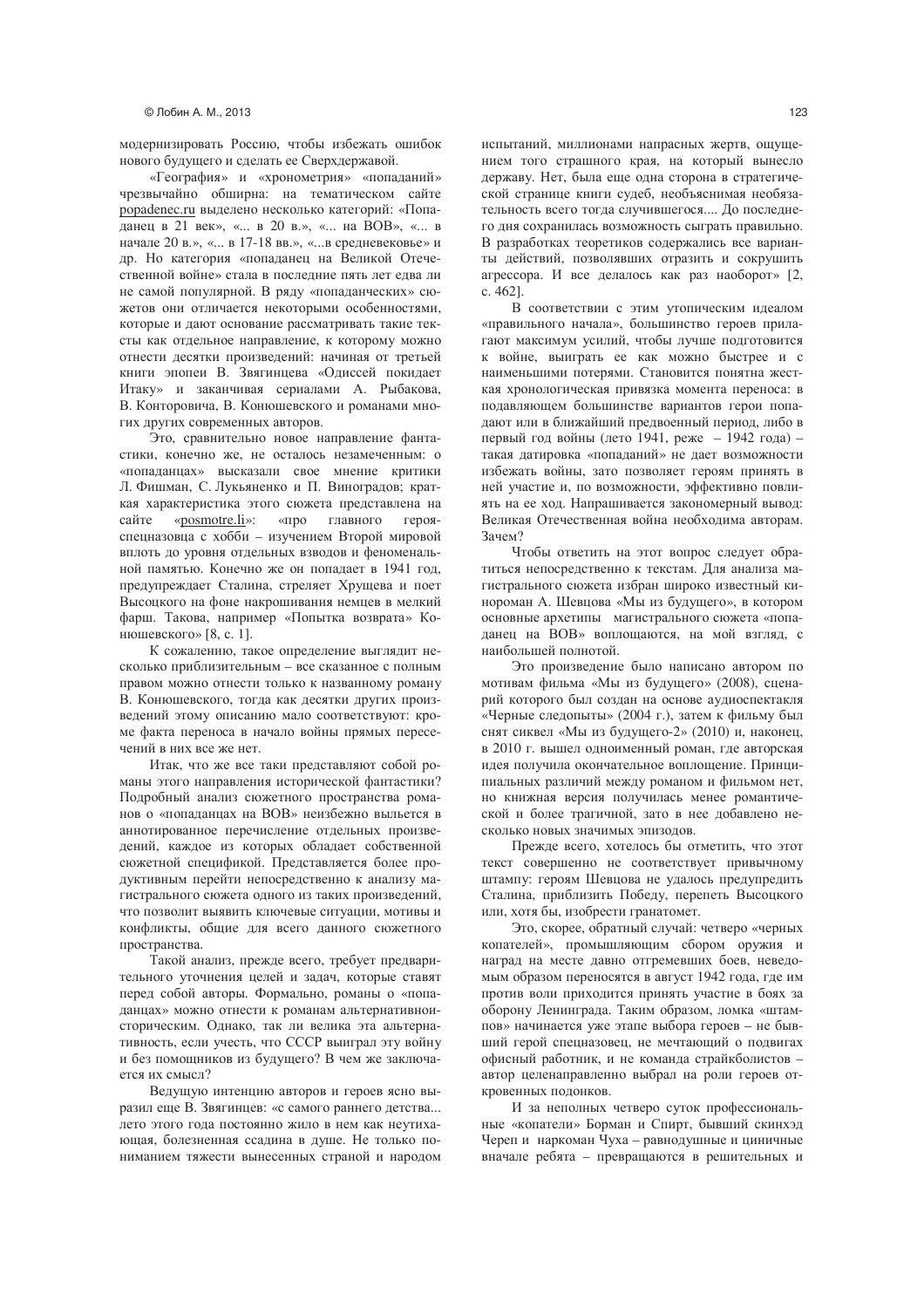отважных бойцов, сознательно рискующих жизнью, чтобы выполнить свой долг - защитить родной Ленинград и свое будущее. Таким образом, становится очевидно, что основой этого магистрального сюжета становится процесс духовного преображения этих подонков в героев.

Разумеется, такое преображение не может произойти мгновенно, поэтому, в плане содержания такой магистральный сюжет оказывается более сложным: он должен содержать множество значимых эпизодов, ставящих героев в ситуацию выбора, вынуждающего их совершать осознанные поступки. В случае с «черными копателями» это обстоятельство усложняется краткостью их пребывания в прошлом - всего за четверо суток им пришлось и осознать свое моральное ничтожество, и сделать Выбор, и успеть совершить Подвиг. Профессиональному сценаристу А. Шевцову удалось создать такой текст

Содержание романа четко делится на три части: первый день в XXI веке, ознаменовавшийся находкой разбитого блиндажа, своих документов в сейфе и встречей с женщиной, которой они опрометчиво пообещали отыскать сына, а закончился он купанием в озере, из которого они вынырнули уже в августе 1942 года.

Второй, третий и четвертый дни они провели уже на передовой: за эти дни шевновские «попаданцы» пережили минометный обстрел, неудачно сходили в атаку, побывали в немецком плену и бежали из него, нашли портсигар Дмитрия Соколова - и кажлый, лаже самый мелкий эпизол менял их психологически. Разумеется, ни задушевные беседы старшины, ни разносы политрука, ни общение с Ниной еще не сделали их бойцами, но чувство патриотизма и ненависть к врагам у них пробудились. Что, впрочем, не помешало Чухе, несмотря на всю его любовь к Нине, украсть у Емельянова награды из вещмешка, а всем им - каждую ночь бегать к озеру, чтобы попытаться вернуться. И в плен они попали именно во время такого «купания» - на вторую ночь они опять пошли к озеру, хотя отправили их в разведку за «языком».

Итог такой «службы» был закономерен утром пятого дня во время четвертой попытки вернуться в будущее, их задержал патруль НКВД, «копатели» были доставлены к Карпенко, который приказал их, наконец, расстрелять. Только своевременное появление немцев позволило им бежать, и вот на этом моменте количество внутренних изменений перешло в качество: история трусов и дезертиров закончилась, и началась их личная война с врагом.

Вначале Чуха (самый слабый и трусливый из них), вынес из под огня раненого красноармейца. Выяснилось, что родом он из Ленинграда и зовут его... Владимир Путин. Бывшие копатели решили спасти отца будущего президента и доставили его в эвакуирующийся медсанбат. Но следом за обозом с ранеными двигались наступающие немцы и тогда Череп остановил мотоциклистов-разведчиков и убил их голыми руками, а затем расстрелял из добытого пулемета двигавшийся следом грузовик.

Но добраться до озера им и в этот раз не удалось - их перехватил патруль, отправленный немцами для их же поисков - здесь проявил себя Спирт, сумевший неисправной гранатой запугать фашистов: солдаты сбежали, а Череп, в входе возникшей свалки, зарезал офицера.

И здесь наши герои совершили следующий Поступок, хоть и не столь героический, но в психологическом плане более значимый и осознанный - они вернулись на передовую, чтобы передать Карпенко найденную у офицера карту, тем самым вернув долг за невзятого «языка», а заодно доказать, что они не такие уж и дезертиры. Это им не удалось - Карпенко и Нина на их глазах погибли в разбитом снарядом блиндаже. Очередное общее решение - остаться и отбить прорыв немцев в безнадежной контратаке выглядит уже закономерным и естественным. Утверждение Бормана, что именно их участие может оказаться решающим фактором в предотвращении прорыва немцев к Ленинграду, то есть они должны защитить свое будущее, уже не выглядит психологической мотивацией, а скорее придает их действиям статус Поступка, столь же значимого, как и спасение Путина, но совершенного уже не случайно.

Контратака увенчалась успехом - прорыв они остановили, после всего все четверо последний раз двинулись к озеру. Однако, просто взять и вернуться назад им вновь не удалось - к озеру прорвался немецкий бронетранспортер и Борману-Филатову пришлось вернуться, чтобы взорвать его и ценой жизни спасти друзей. В итоге, обратно в будущее попали только трое...

Конечно, пересказ содержания, к тому же достаточно поверхностный, не позволяет раскрыть значимость всех эпизодов, поэтому необходимо вновь рассмотреть ключевые эпизоды, оценивая их с точки зрения общей типологии магистрального сюжета романов о «попаданцах». Несмотря на то, что роман А. Шевцова состоит не столько из штампов, сколько из их сознательного нарушения, все архетипичные элементы общего магистрального сюжета в нем присутствуют.

Элемент первый - выбор героев. Многообразие сюжетных вариантов в романах о «попаданцах» обеспечивается выбором исходной личности героев и конкретной ситуацией, в которую они «попадают». Есть закономерная разница в сюжетах, где хорошо информированный герой попадает в предвоенный период (А. Баренберг «Затянувшийся полет», Е. Буркатовский «Вчера будет война»), и положением подростка, оказавшегося летом 1942 г. на оккупированной территории (О. Верещагин «Клятва разведчика»). Разными возможностями располагают профессиональный спецназовец, перенесенный в тело зека (А. Конторович «Черные бушлаты»), одиночный «копатель», угодивших опять таки в лето 1941 г. на оккупированную территорию (А. Замковой «Лесной фронт»), или команда подготовленных во всех отношениях страйкболистов (А. Рыбаков «Переиграть войну»). Здесь, конечно, неизбежен фактор фантастической условности: «какие-то бонусы вроде владения боевыми искусствами герою,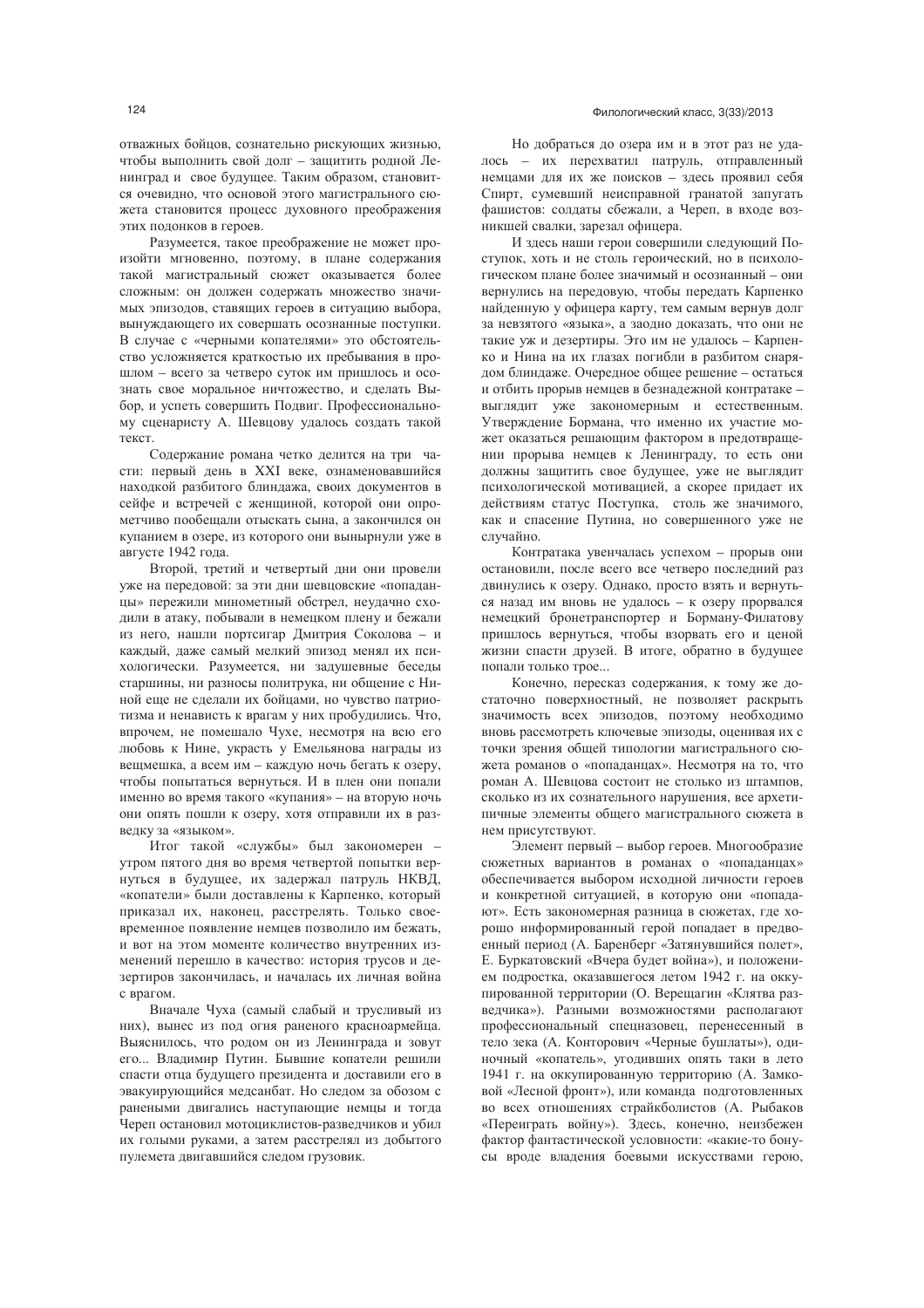отправляемому в прошлое, давать почти всегда необходимо. Но интерес ведь состоит в том, что изменить историю герой может скорее не благодаря бонусам (они для того, чтобы выжить в первое время, не более), а благодаря своим вполне обычным для нашего времени знаниям и способностям»  $[9, c. 1].$ 

Можно выделить два типа героев: обычные люди, не имеющие специальной подготовки и «спецназовцы». Первым требуется время на психологическую адаптацию, а действия их зачастую носят вынужденный и не слишком эффективный характер. «Спецназовцы» ориентируются быстрее и практически с первых страниц начинают совершать подвиги, активно влияя на события прошлого. Шевцовский вариант выбора героев является, пожалуй, наиболее оригинальным и именно этот выбор определяет всю последующую нетипичность его сюжета. В итоге у него закономерно получается не альтернативно-, а крипотоисторический роман.

Следующий сюжетообразующий фактор - способ и мотивация переноса. Его принципиальная возможность легко укладывается в традицию мировой НФ, а популярность попаданческого сюжета формирует общую интертекстуальную фантастическую посылку [3, с. 98], легко принимаемую читателем на веру. Наш современник может быть перенесен в виде чистого сознания в чужое тело, либо в собственном теле, в одиночку, или в группе. Перенос иногда маркируется взрывом или ударом по голове, но во многих случаях герои момента перемещения даже не осознают. Довольно часто это происходит в дороге.

У Шевцова мотивация «попадания» выглядит скорее мистико-магической: обещание матери найти сына инициирует процесс, и только выполнение обещания открывает дорогу назад. А поскольку его «попаданцы» - откровенные «плохиши, то здесь неявно присутствует мотивы наказания и искупления.

Далее - герои Шевцова традиционно попадают в начальный этап войны, но не в 1941 г., а в 1942, причем, сразу на передовую. Это уже не столь типично: большинство авторов предпочитают отправлять своих героев на оккупируемую территорию, где в суете отступления им легче затеряться, найти брошенные оружие, документы и форму, избежать несвоевременной встречи с особистами.

А. Шевцов решает эту проблему своим способом: снабжает своих «попаданцев» документами, наличие которых спасает их от немедленного расстрела. Другой широко используемый сюжетный прием - ссылка на амнезию, а также общая неразбериха - помогают скрыть незнание реалий.

Следующий значимый сюжетообразующий фактор: попытка объявить о своем иновременном происхождении. «Попаданцы» Шевцова такую попытку делают, но их просто не принимают всерьез, объявив контуженными, и дальнейшие их старания убедить политрука успеха не имеют.

Это тоже не вполне типичный вариант: нормальные «попаданцы» или скрывают свое происхождение, или - сознательно или вынужденно - доказывают его. Для реализации этого варианта автору следует организовать ряд фантастических посылок: снабдить артефактами из будущего - они, по своей материальной природе способны убедить кого угодно; если же герой переносится в виде сознания актуальным становится вариант Предсказания - но для этого он должен обладать, во первых, конкретными знаниями, а во вторых - иметь возможность продемонстрировать их людям, обладающим достаточной гибкостью мышления и правом принимать решения.

Конечно, критики ехидно отмечают «лёгкость, с которой герой разбирается в совершенно незнакомой ему жизни, интегрируется в тамошнее общество, буквально ногой открывает двери сильных мира того, а те внимательно прислушиваются к его рекомендациям и тщательно их выполняют» [1, с. 2]. Это в плане правдоподобия самое узкое место в сюжете. Для решения этой проблемы авторам приходится проводить задним числом некоторую реабилитацию прошлого: героям все чаще попадаются или вдумчивые либеральные особисты, или же их избавляет от немедленного расстрела какой-либо счастливый случай. Да и тт. Сталин и Берия становятся вполне вменяемыми, прогрессивными руководителями - отнюдь не кровожадными монстрами, как это представлялось в ранних историкофантастических романах.

Но иногда этот процесс «легализации Пророка» может оказаться довольно тяжелым: так, герою Е. Буркатовского в романе «Вчера будет война» пришлось пройти через застенки НКВД, и только после длительных допросов и экспертизы его вещей, он - со сломанными ребрами - был доставлен к товарищу Сталину. А у шевцовских копателей этот номер совсем не прошел: историку Борману так и не удалось родить толкового предсказания, да и обстановка не располагала к таким попыткам.

Другое значимое отличие этого романа - наличие у героев возможности вернуться: шевцовские копатели знают способ возвращения, именно это обстоятельство не дает им до последних страниц полностью осознать себя неотъемлемой частью прошлого, а содержание романа строится на многократных попытках вернуться. В более типичных произведениях «попадание» не предусматривает произвольной возможности возврата, поэтому герои достаточно быстро начинают ощущать себя частью общей трагедии. И перед ними встает другой выбор: или попытаться «обмануть» историю, применив тем или иным способом свои преимущества (т. е. пророчествовать или прогрессорствовать) либо, если обстоятельства по воле автора не позволяют этого сделать, включиться в борьбу на общих основаниях, что, зачастую заканчивается гибелью «попаданца» (О. Верещагин «Подвиг разведчика», А. Замковой «Лесной фронт»).

Совершенно общими эти основания быть не могут: дело в том, что герой, перенесенный в прошлое, располагает специфическими знаниями и навыками, которых нет у «предков». Отсюда следует два ведущих сюжетных мотива: сопоставления людей прошлого и будущего (иногда принимающе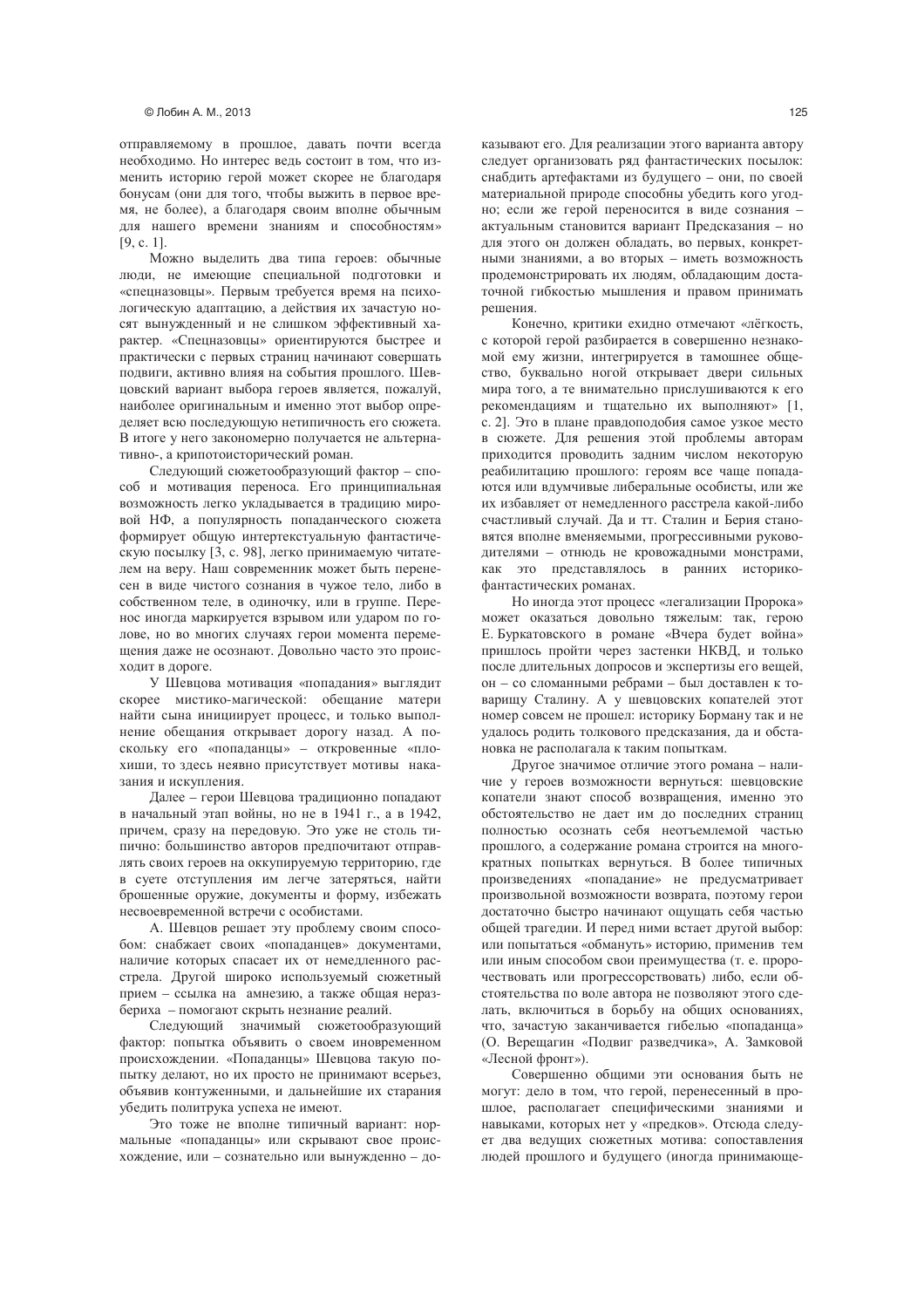го характер конфликта) и реализации некоторого превосходства «внуков» над «дедами». Предполагается, что человек будущего обладает более гибким и креативным мышлением - не случайно, в большинстве случаев он выступает как «генератор» идей. В то же время, признается и акцентируется моральное превосходство предков, то есть высокая стойкость и героизм - в частности, их вера в Победу этически выше, чем уверенность «потомков».

Здесь, пожалуй, стоит вновь вернуться к последним эпизодам романа «Мы из будущего»: до последнего дня «черные копатели» проявляли почти исключительно трусость и нравственную нищету, однако преобразившись, за одно утро совершили сразу два подвига: без оружия уничтожили экипаж мотоцикла, а вскоре после этого - победили поисковую группу немцев. И дело не в том, что Череп оказался вдруг отличным каратистом - проезжающих немцев он остановил криком: «Хайль Гитлер!» - ни один из нормальных советских людей до такого бы не додумался. Спирт испугал немцев неисправной гранатой - а это уже прием из арсенала голливудских боевиков. И Борман, в свою очерель, сумел подобраться к бронетранспортеру изобразив сдачу в плен - превосходство людей XXI века в области креативной тактики здесь очевидно.

Следует, конечно, учитывать, что этот сюжетный архетип во-многом определяется жанровой природой исторической фантастики - это тоже часть приключенческого сюжета, ведь для совершения подвига нужны соответствующие обстоятельства. Поэтому закономерно обязательное стремление героев лично сразиться с врагом, причем во всех без исключения вариантах, даже там, где в роли «пророка» и «прогрессора» они были бы более полезны. Но сама устойчивость этого элемента наводит на определенные размышления.

Помочь предкам, убив Гиммлера, или предупредить о начале войны - это, конечно, очень хорошо, однако немало и таких романов (А. Полищук «Зенитчик», «Деляга», А. Ивакин «Мы погибнем вчера», О. Верещагин «Клятва разведчика»), где герои просто тянут военную лямку наравне с «дедами» и, так же как и они, гибнут в бою. Напрашивается вывод, что именно этот жертвенный порыв разделить риск и тяготы войны, в полной мере проявить свое мужество и патриотизм, доказать читателю, что мы достойны своих дедов, является ведущим мотивом магистрального сюжета «попаданцы на ВОВ», а мотив Предупреждения - всего лишь его частный случай. В этом плане процесс «накрошивания немцев в мелкий фарш» является более важной составляющей попаданческого сюжета. Следует отметить, что варианты с Предупреждением, пока еще на были экранизированы, тогда как сюжеты о духовном преображении и самопожертвовании, видимо, представляются, более интересными - по ним уже сняты два фильма: «Мы из будущего» (2 части) и «Туман».

#### Филологический класс, 3(33)/2013

Такое направление эволюции исторической фантастики наиболее полно соответствует современному состоянию общественного исторического сознания. Победа в Великой Отечественной войне является одной из самых славных страниц в нашей истории, поэтому у авторов (при отсутствии позитивного идеала в настоящем) возникает желание сократить этот разрыв, ощутить причастность к ней. Об этом хорошо сказал С. Лукьяненко: «для большинства из нынешнего поколения писателей и режиссеров та война остается важнейшим фактом коллективного сознания... Это как расписка в собственной глубокой убежденности: "да, мы умеем воевать"» [6, с. 1]. Так, на смену военной прозе, созданной участниками войны, приходит историческая фантастика, которая дает нашим современникам возможность хотя бы на экране монитора творить историю своей Родины.

Да, содержательное разнообразие романов о «попаданцах на войну» обеспечивается вариативностью выбора главного героя, но, независимо от того, был ли он подростком-бойскаутом или отставным спецназовцем, «переиграл» ли он войну по новому сценарию или погиб бесславно - логика магистрального сюжета превращает его в активного бойца, приближающего общую Победу. В этом плане еще раз стоит отметить раннюю датировку попаданий: «попаланцы» оказываются в наиболее трагичном периоде войны: так их подвиг выглядит более значимым, ведь они не примазываются к уже неизбежной Победе, а делят с предками горечь поражений.

#### ЛИТЕРАТУРА

Виноградов П. Марш «попаданцев», или Ностальгия по альтернативе // Литературная газета. [Электронный ресурс]. URL: http://www.lgz.ru/article/15731 (дата обрашения: 19.03.2013).

Звягиниев В. Одисей покидает Итаку. Т. 2. - Ставрополь, Кавказская библиотека, 1992. - 689 с.

Ковтун Е.Н. Художественный вымысел в литературе XX века. - М., Высшая школа, 2008. - 406 с.

Лобин А.М. Повествовательное пространство и магистральный сюжет современной исторической фантастики. - Ульяновск: УлГТУ, 2008. - 132 с.

Лотман Ю.М. Сюжетное пространство русского романа XIX столетия // О русской литературе - СПб.: Искусство-СПб, 1997. С. 712-729.

Лукьяненко С. Попаданцы у Сталина // Известия, 26 мая 2010 // [Электронный ресурс]. URL: http://www. izvestia.ru/news/362106 (дата обращения: 19.03.2013).

Михайлов А.Д. Французский рыцарский роман и вопросы типологии жанра в средневековой литературе. - М.: Наука, 1976. - 352 с.

Попаданец // [Электронный ресурс]. URL: http:// posmotre.li/%D0%9F%D0%BE%D0%BF%D0%B0%D0%B 4%D0%B0%D0%BD% D0%B5%D1%86 (дата обращения:  $19.03.2013$ 

Фишман Л.Х. Мы попали // Дружба народов. 2010. № 4 // [Электронный ресурс]. URL: http://magazines. russ.ru/druzhba/2010/4/fi17.html (дата обращения: 19.03.2013).